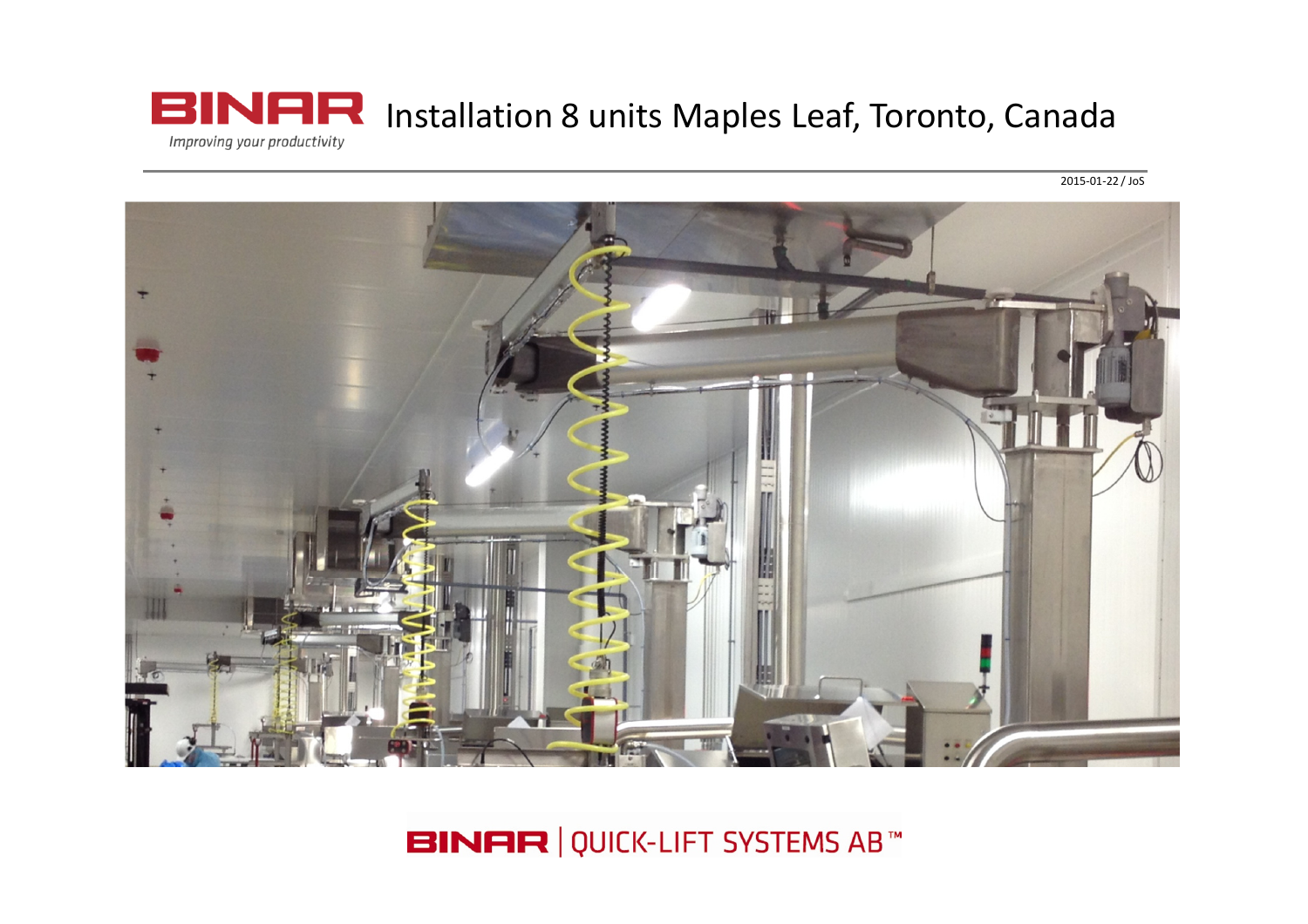



**BINAR | QUICK-LIFT SYSTEMS AB™**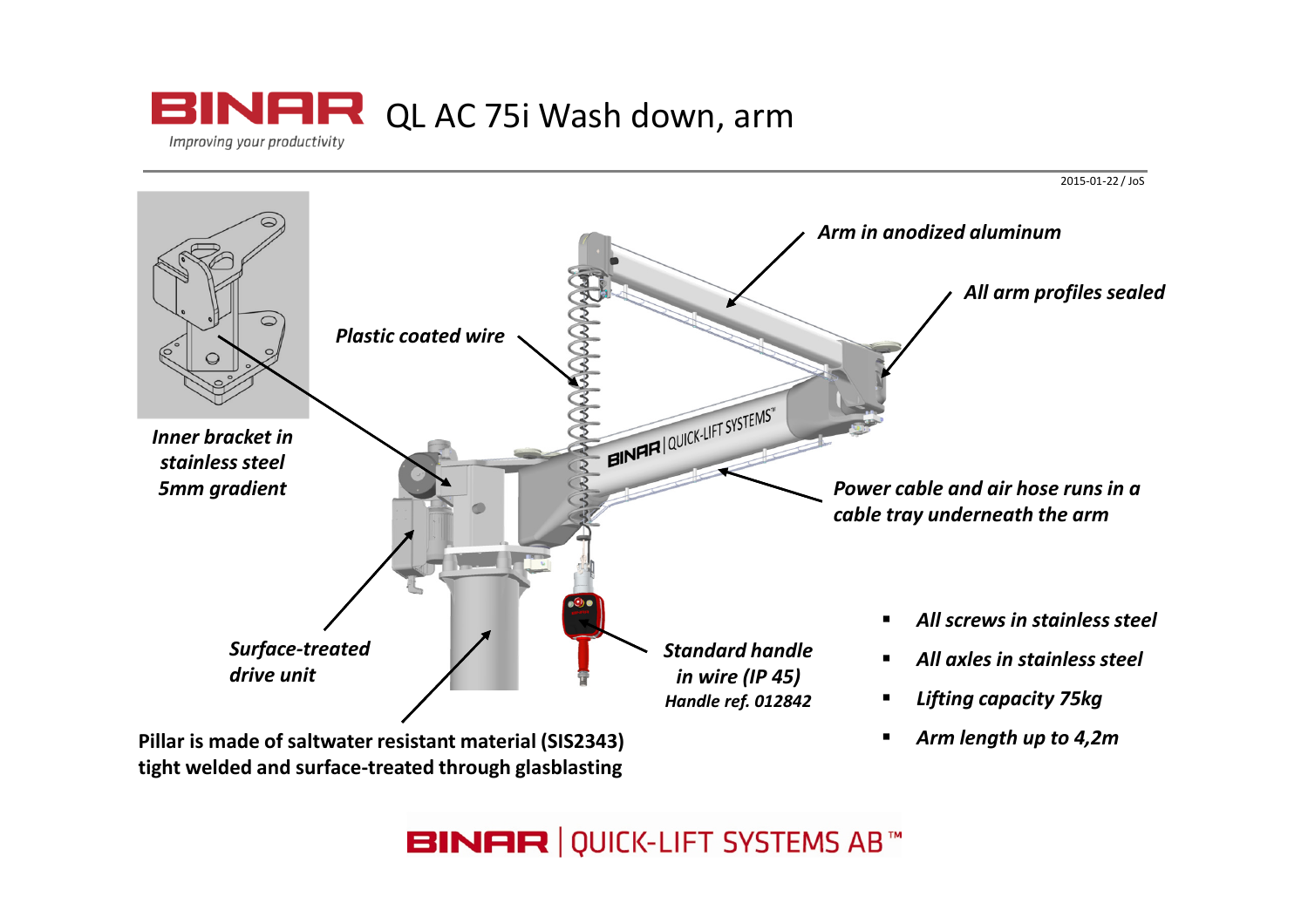### **BINAR** QL AC 75i Wash down, motor unit Improving your productivity

#### 2015-01-22 / JoS

#### Anodized aluminum, 20 μ:

- Gear case
- Electrical housing
- Cover for electrical box

### Stainless X8CrNiS 18-9 (SS2346)

- Worm screw
- Cover
- Wire drum
- Washer wire drum
- Shaft
- Cover for encoder
- Electrical connector

#### IP classfifcation

• IP 55



#### Surface treatment: Metallization Spray Zinc, 100 μ

• Electric motor

#### Rubber / Plastic sealing

- O-ring under the encoder lid,
- Sealing between motor and gear

## **BINAR | QUICK-LIFT SYSTEMS AB™**